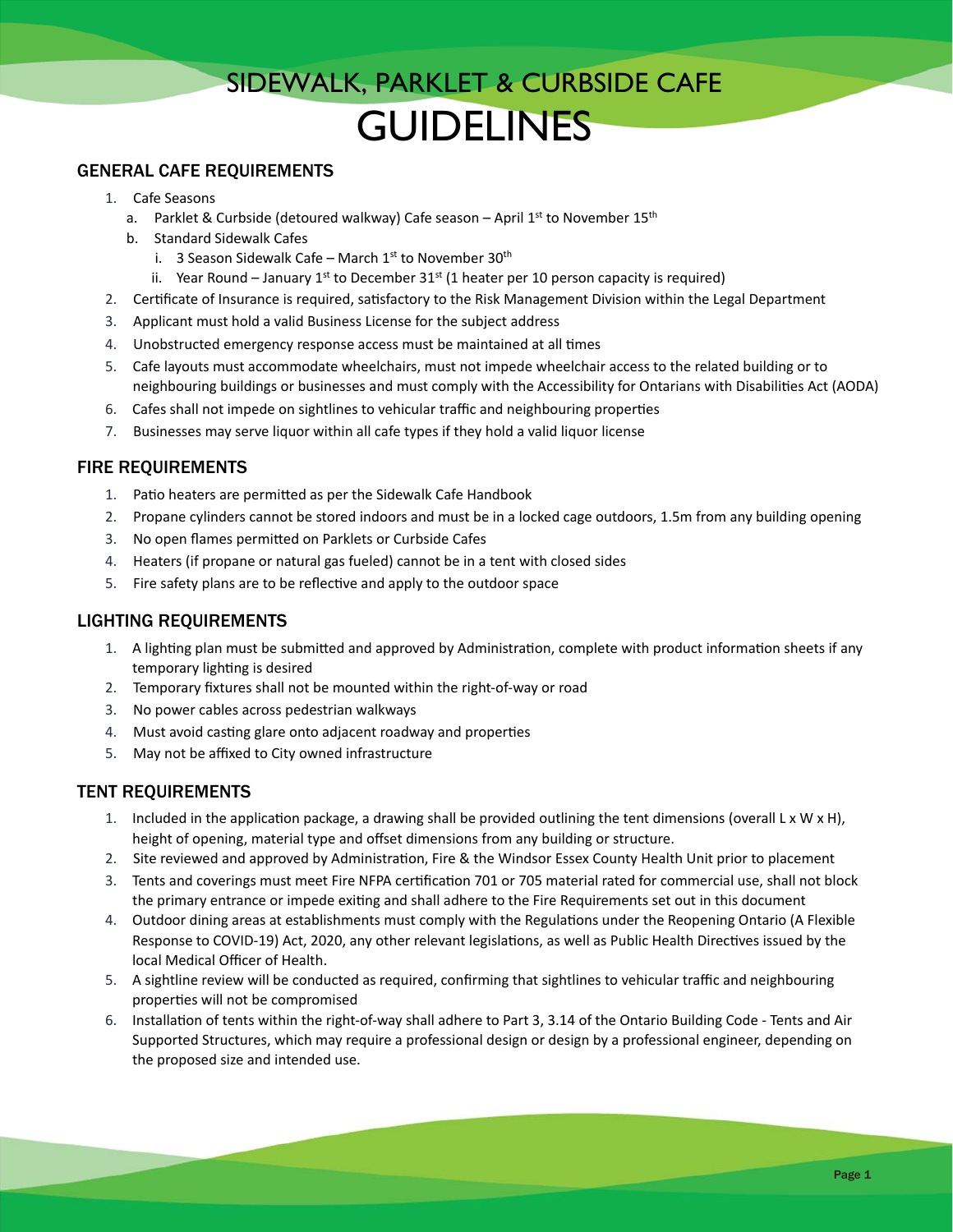## DRAWING REQUIREMENTS (SEE SAMPLE DRAWINGS BELOW)

#### 1. Provide the following information within the drawing:

- a. All Cafes (Standard, Parklet & Curbside):
	- i. Plan view of Cafe outlining the overall dimensions (length and width)
	- ii. Dimensions from back of curb to building
	- iii. Clearance dimensions from any vertical object
	- iv. Exits and door openings on patio and building (cafe openings must be between 5'-0" 6'-6")
	- v. If a tent or lighting is proposed, include all supporting information required under the tent and lighting sections of this document
- b. **AddiƟonal** Parklet & Curbside Cafe Drawing Requirements:
	- vi. Three (3) photos of the proposed location: one face on, and the others from each side of the sidewalk
	- vii. Elevations (front and side) with dimensions
	- viii. Dimension from edge of Parklet Cafe/Detoured Walkway to driving lane 0.3m (1'-0") Typ.
	- ix. Confirm clearance from fire hydrants (16'-4" Min.), fire connections (1'-8" Min.) & driveways/alleys (6'-0" Min.)
	- x. Barrier locations and proposed type (ie. bumper block, large planter box, jersey barrier, etc)
	- xi. Object marker sign shown on the elevation drawing, at the top outer edge of the patio facing oncoming traffic
	- xii. Directional signage to be included on Curbside Cafes, leading pedestrians to the detoured walkway

## PARKLET & CURBSIDE CAFE CONSTRUCTION REQUIREMENTS

#### GENERAL:

- 1. If a detoured walkway is built through a parking lane (on a roadway) to accommodate a sidewalk patio, the detoured sidewalk must be the entire width of the parking stall and meet the minimum unobstructed 1.8m (6'-0") walkway clearance for pedestrians
- 2. Parklet and curbside cafes shall not block any stormwater drainage or flow of water on the street, with a drainage channel designed to allow for maintenance and clearing of debris in the gutter
- 3. Retro-reflective marking tape is required along curb lines adjacent to the platform
- 4. The applicant is responsible for maintaining the perimeter and underside of the patio free from any garbage or debris for the duration of the permit
- 5. Parklet and curbside cafes shall not block or impede on litterbins and waste collection
- 6. A Traffic Plan in accordance with OTM Book 7 shall be required for the setup and takedown of any structures or materials within the parking stall (barricades, barrels, pylons, signs, erection, monitoring and removal is the sole responsibility of the BIA/business owner)
- 7. Object marker signs (Wa-33L or Wa-33R) are required in accordance with OTM Book 6 and shall be outlined on the drawing and affixed to the outside corner of the patio facing oncoming traffic

#### PLATFORM:

- 8. Patio Dimensions:
	- Length No more than 12m (39'-4") continuous along any street block
		- 1m buffers on either end (bumper blocks may be required for patron safety and will be determined through the permit process)
	- Width Platform should maximize the width of the parking stall, maintaining 0.3m to 0.6m (1'-0" to 2-0"') buffer between the outer edge of patio and edge of adjacent travel lane, depending on the speed and volume of the adjacent street
- 9. Platform must be level with the sidewalk with a maximum cross slope of 2%, maximum running slope of 4% and a horizontal or vertical separation no greater than  $\frac{1}{2}$  inch
- 10. Structure must be free standing and not fastened to the road, sidewalk or boulevard
- 11. Vertical separation from any object shall be  $2.1m (6'-11'')$  and elements (i.e. umbrellas) within the patio shall maintain 0.6m clearance from any limits of the patio enclosure
- 12. Access panels to be installed over any catch basins, manholes and utility access panels

#### RAILINGS:

- 13. Railings shall conform to the requirements of the Sidewalk Cafe Handbook with the following exceptions:
	- a. Railing height shall be 42" from the base of the patio
	- b. In addition to Galvanized HSS steel, wood railings are also permitted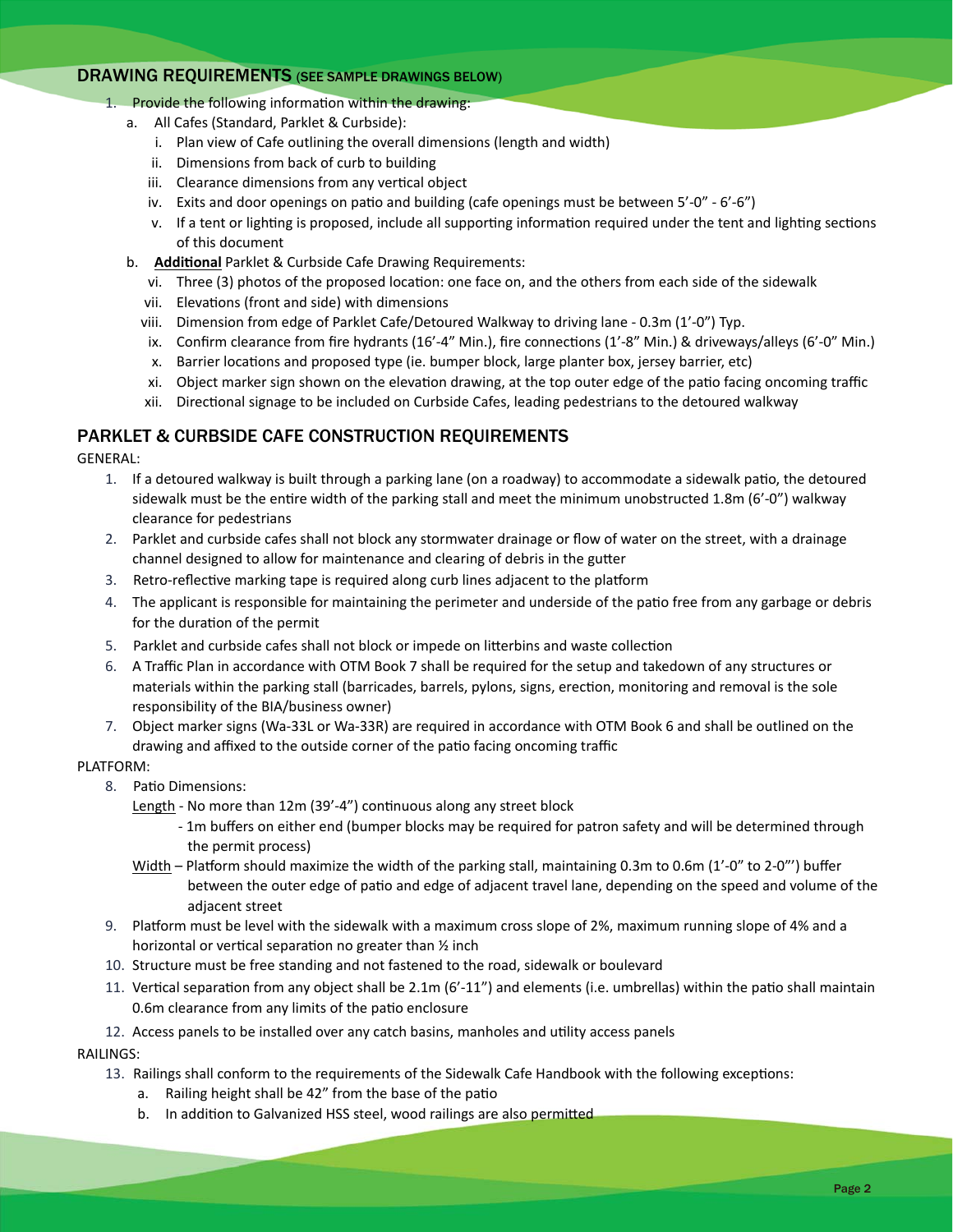### PARKLET CAFE SAMPLE DRAWING & REQUIREMENTS



## CURBSIDE CAFE SAMPLE DRAWING & REQUIREMENTS

![](_page_2_Figure_3.jpeg)